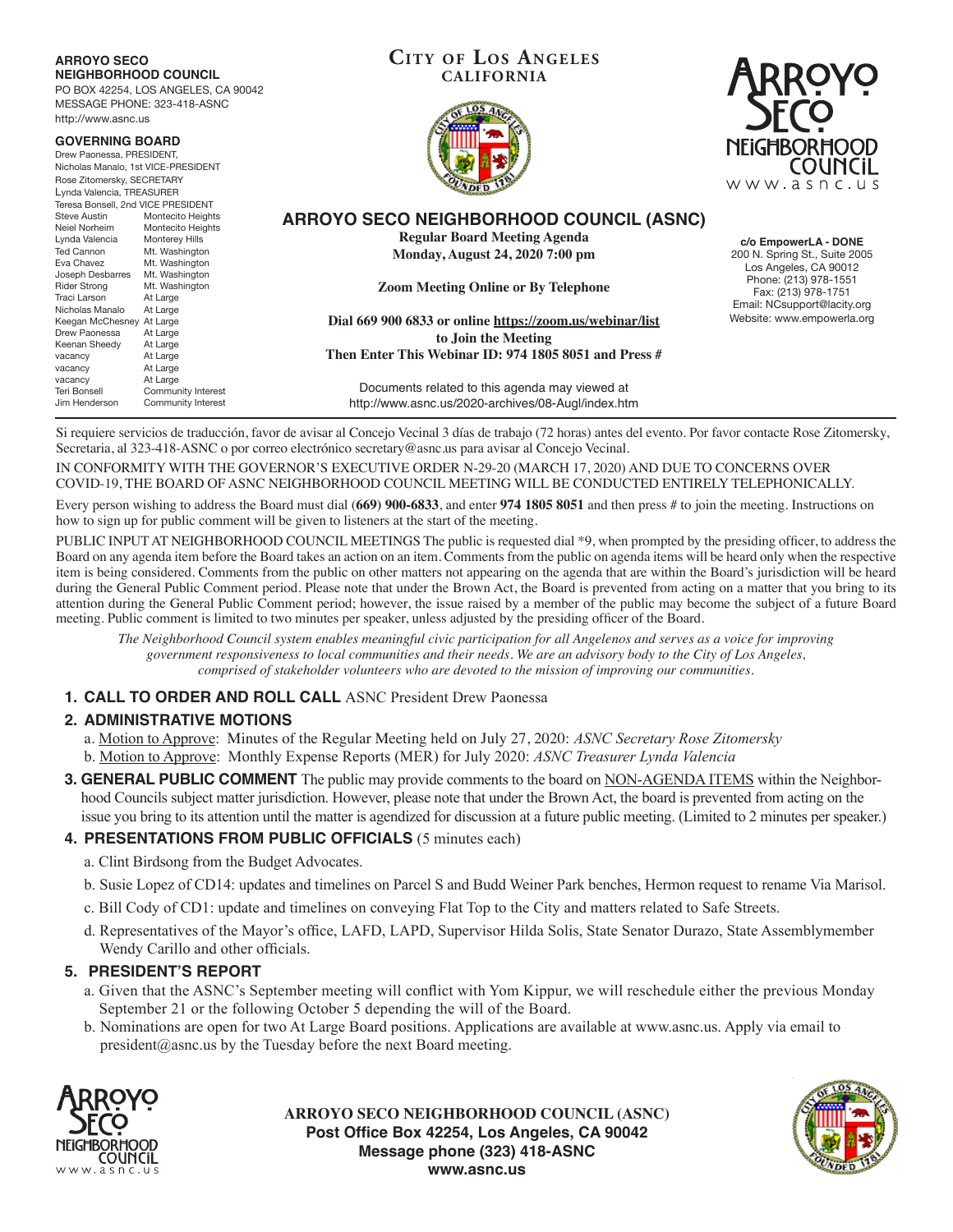### **ARROYO SECO NEIGHBORHOOD COUNCIL (ASNC) Governing Board Agenda, Page 2 AUGUST 24, 2020 • ZOOM ONLINE OR BY TELEPHONE**

# **6. FUNDING MOTIONS**

- a. Motion to Approve: purchase of ASNC-branded Wear a Mask campaign of lawn sign purchase not to exceed \$500 from Quick'r Print'r or similar..
- b. Motion to Approve: purchase of ASNC-branded masks not to exceed \$1000 from Discount Mugs or similar..
- c. Motion to Approve: purchase of ASNC-branded pens and other give away items not to exceed \$1000 from 4 Imprint or similar. d. Motion to Approve: payment for July 2020 services by Division 7.com.
	- \$ 430.00 = Maintenance, updates and content development of www.asnc.us, preparation and oversight of outreach materials, assistance with agendas, database management
		- \$ 558.00 = Social media outreach: Instagram, Facebook, Nextdoor, Twitter, Newsletters July 5, July 12, July 19, July 29
	- \$1875.00 = Five 24x48 light pole banner designs representing ASNC as a whole and the communities of Montecito Heights,
		- Mt. Washington, Sycamore Grove and Monterey Hills.

 $$2863.00 = TOTAL$ 

e. Motion to Approve: Appointing ASNC Treasurer as the second credit card holder.

## **7. NEW BUSINESS**

- a. Discussion of informational board retreat with Department of Neighborhood Empowerment.
- b. Motion to approve letter and petition regarding NELA Plaza
- c. Motion to approve letter requesting Council Member Cedillo limit the hours of operation of the Rodriguez and 7 Days Markets at Griffin Avenue and Avenue 43 to a closing time of 10pm.
- d. Motion to approve PLUC letter of support for 464 Crane Drive.
- e. Motion to approve PLUC letter of support for 576 West Avenue 46.
- f. Motion to approve PLUC letter of support 2634 Montalvo Street contingent upon widening of the road width to 20' in front of the project and contingent upon granting of the revocable permit for the driveway within the Right of Way.
- g. Motion to approve Letter to City Council requesting new council file based upon the results of the recent Department of Neighborhood Empowerment survey to develop and support alternatives to armed crisis response and AB-2054 Emergency services: community response - grant program.

# **11. COMMUNITY IMPACT STATEMENTS**

- a. **20-0498 City Incentives / Businesses / Employee Telecommuting / Carbon Emissions Mitigation / Air Quality** The Arroyo Seco Neighborhood Council (ASNC) supports this motion, Council File 20-0498 introduced by Councilmembers O'Farrell and Martinez, requesting that City departments report on incentives that the City can offer to businesses who continue to allow their employees to telecommute after the coronavirus emergency order is lifted. One recommendation is to review options for enforcement of the existing California Parking Cash-Out Program , which was originally meant to incentivize 1 employees to find alternatives to single-car commutes. The City of Santa Monica made this state law a city-level requirement in the year 2000, with failure to comply punishable by fines or revocation of their city business license. We would hope that a direct-cash incentive like this aids in reducing pollution while also providing economic stimulus and aid to families rebuilding after the emergency order.
- b. **20-0931 Laundromat Incentives and Rebate Pilot Program / Water and Power Cost Reduction / Low Income Residents / Discounted and Free Laundry Washes / COVID-19 Pandemic** The Arroyo Seco Neighborhood Council (ASNC) supports this motion requesting the Department of Water and Power report on the feasibility of implementing a pilot program within Council District 1 to provide incentives and/or rebates to laundromats that reduce water and power costs, in order to pass those savings onto economically challenged residents in the form of reduced cost or free laundry washes. In addition to providing short-term aid during the public health crisis, we also see this as an opportunity for a long-term investment in the environment by helping our local laundromats, which are often family-run small businesses, to upgrade to the most energy and water efficient machines available.
- c. **20-0584 Title: Ozone, Carbon Monoxide, and Fine Particulate Matter / Adverse Health Effects and Economic Costs / Remote Work, Telecommute, Staggered Work Day Program** The Arroyo Seco Neighborhood Council (ASNC) supports this motion (Council File 20-0584) introduced by Councilmembers Ryu and Koretz calling for the support and promotion of remote work, telecommuting, and/or staggered work day programs for employees, as a means to address the climate crisis. During the peak of the stay-at-home order, we experienced a significant decrease in vehicle traffic and immediately benefited from improved air quality. We hope that as we work to rebuild the economy, the city will use its power to help us come back stronger and more resilient.



**ARROYO SECO NEIGHBORHOOD COUNCIL (ASNC) Post Office Box 42254, Los Angeles, CA 90042 Message phone (323) 418-ASNC www.asnc.us**